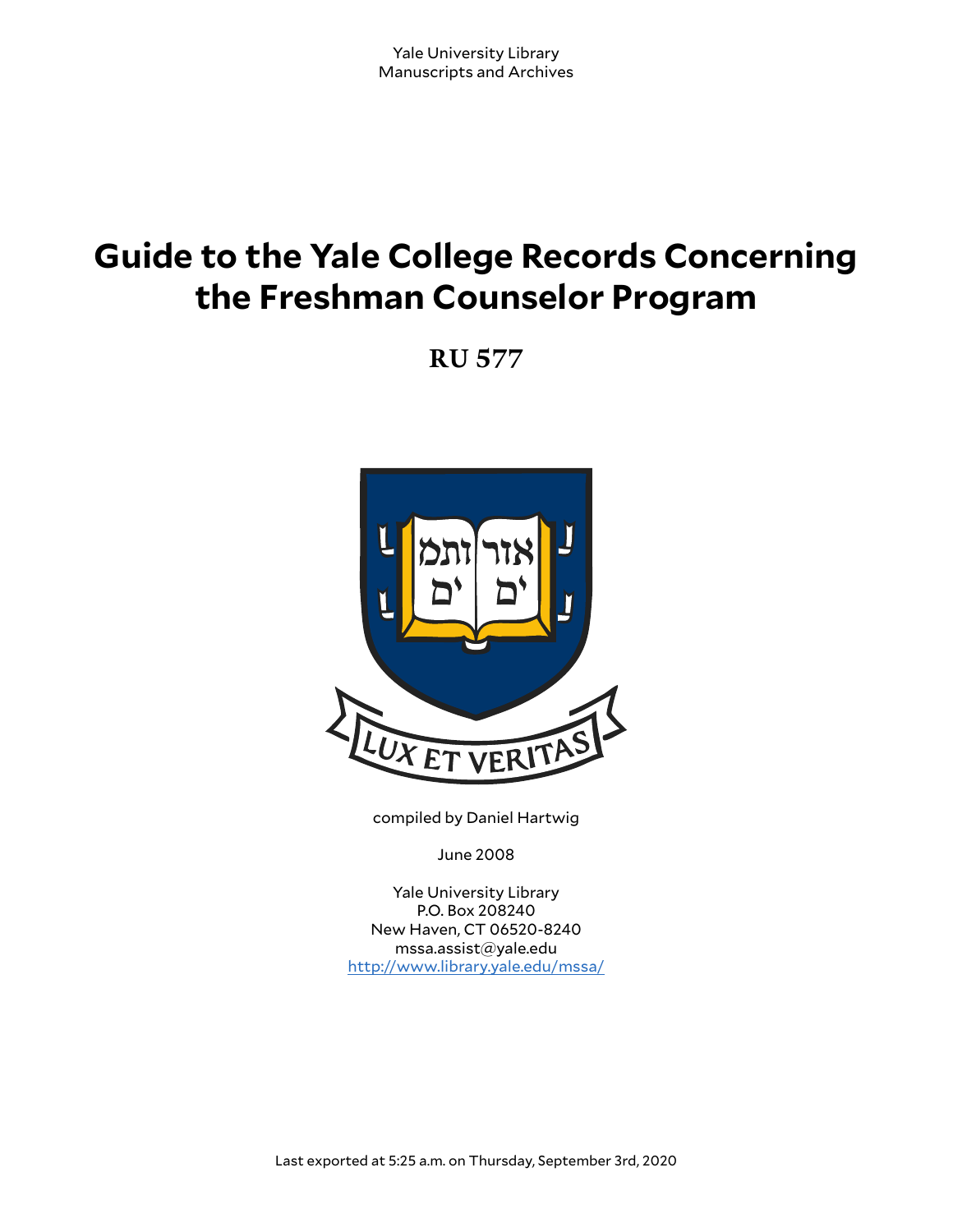## **Table of Contents**

| Accession 1984-A-032: Records of Georgia Nelson concerning the freshman counselor program, 1971-1979  8 |  |
|---------------------------------------------------------------------------------------------------------|--|
|                                                                                                         |  |
|                                                                                                         |  |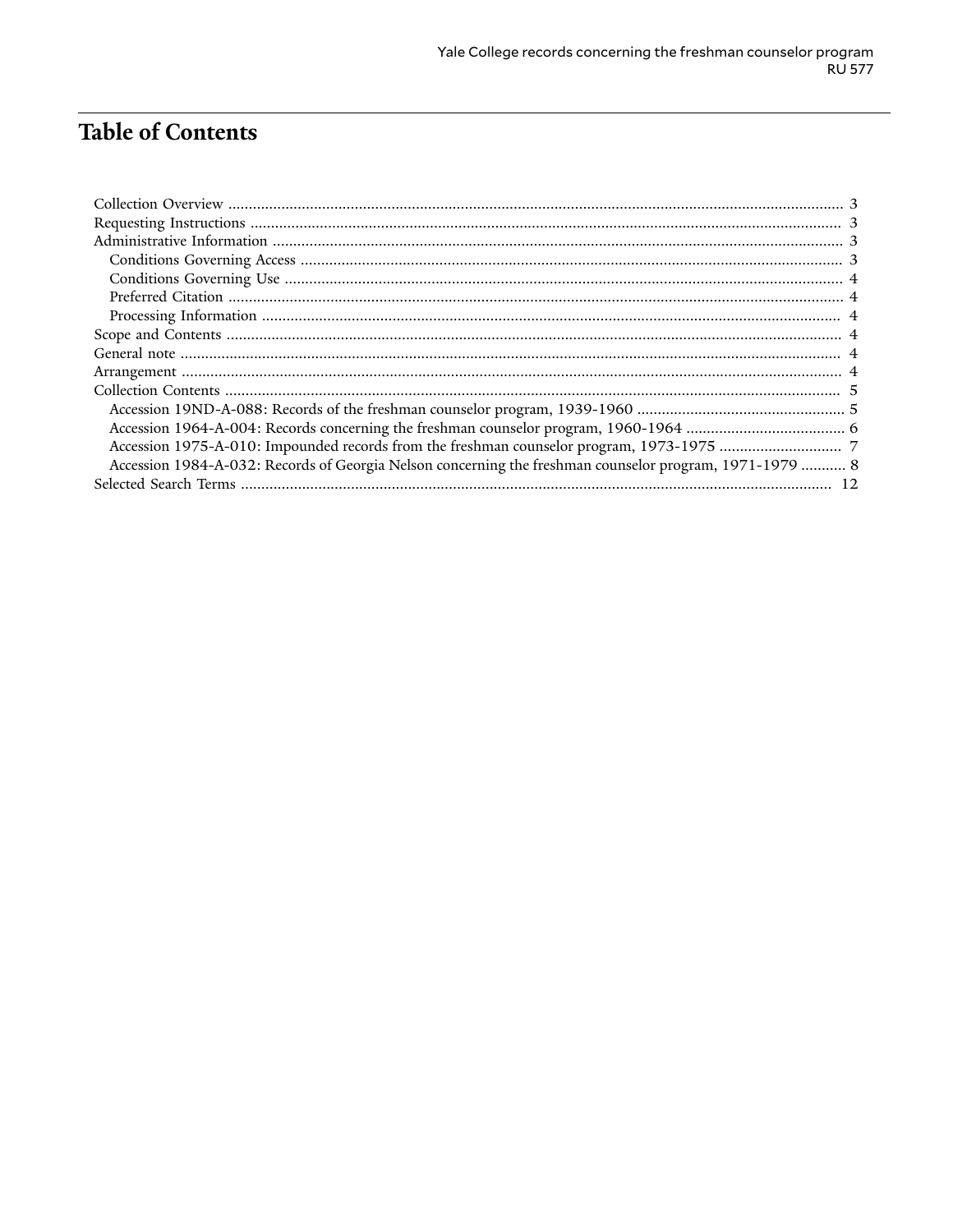## <span id="page-2-0"></span>**Collection Overview**

|                                                        | <b>REPOSITORY:</b> Manuscripts and Archives<br><b>Yale University Library</b><br>P.O. Box 208240<br>New Haven, CT 06520-8240<br>msa. assist@yale.edu<br>http://www.library.yale.edu/mssa/                                                               |
|--------------------------------------------------------|---------------------------------------------------------------------------------------------------------------------------------------------------------------------------------------------------------------------------------------------------------|
| <b>CALL NUMBER: RU 577</b>                             |                                                                                                                                                                                                                                                         |
|                                                        | <b>CREATOR:</b> Yale College (1887-)                                                                                                                                                                                                                    |
|                                                        | <b>TITLE:</b> Yale College records concerning the freshman counselor program                                                                                                                                                                            |
|                                                        | <b>DATES: 1939-1979</b>                                                                                                                                                                                                                                 |
| <b>PHYSICAL DESCRIPTION: 13 linear feet (22 boxes)</b> |                                                                                                                                                                                                                                                         |
| <b>LANGUAGE: English</b>                               |                                                                                                                                                                                                                                                         |
|                                                        | <b>SUMMARY:</b> The records consist of counselorship papers, rejected counselor applications<br>and interview comments, impounded student files, and administrative files of<br>Georgia Nelson documenting the Yale College freshman counselor program. |
|                                                        | <b>ONLINE FINDING AID:</b> To cite or bookmark this finding aid, please use the following link: http://<br>hdl.handle.net/10079/fa/mssa.ru.0577                                                                                                         |

#### <span id="page-2-1"></span>**Requesting Instructions**

To request items from this collection for use in the Manuscripts and Archives reading room, please use the request links in the HTML version of this finding aid, available at [http://hdl.handle.net/10079/fa/](http://hdl.handle.net/10079/fa/mssa.ru.0577) [mssa.ru.0577](http://hdl.handle.net/10079/fa/mssa.ru.0577).

To order reproductions from this collection, please go to [http://www.library.yale.edu/mssa/](http://www.library.yale.edu/mssa/ifr_copy_order.html) [ifr\\_copy\\_order.html.](http://www.library.yale.edu/mssa/ifr_copy_order.html) The information you will need to submit an order includes: the collection call number, collection title, series or accession number, box number, and folder number or name.

Key to the container abbreviations used in the PDF finding aid:

b. box f. folder

# <span id="page-2-2"></span>**Administrative Information**

#### <span id="page-2-3"></span>**Conditions Governing Access**

Access to the records is restricted. See Collection Contents for details.

Some records in this finding aid have been redacted, as they include student names, donor names, and other restricted data. These records will not appear in the published finding aid.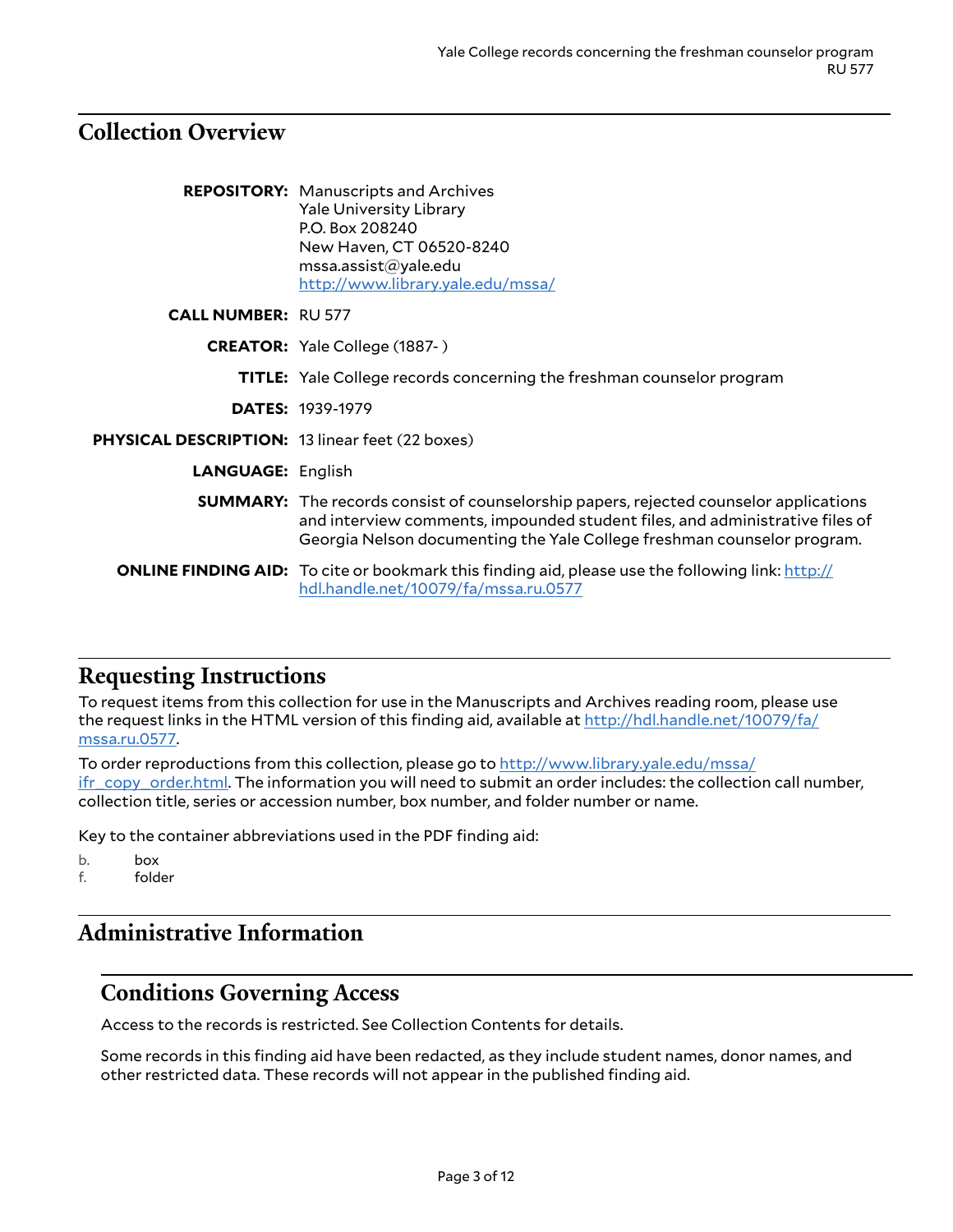## <span id="page-3-0"></span>**Conditions Governing Use**

Copyright for materials authored or otherwise produced as official business of Yale University is retained by Yale University. Copyright status for other collection materials is unknown. Transmission or reproduction of materials protected by U.S. Copyright Law (Title 17, U.S.C.) beyond that allowed by fair use requires the written permission of the copyright owners. Works not in the public domain cannot be commercially exploited without permission of the copyright owners. Responsibility for any use rests exclusively with the user.

### <span id="page-3-1"></span>**Preferred Citation**

Yale College Records Concerning the Freshman Counselor Program (RU 577). Manuscripts and Archives, Yale University Library.

#### <span id="page-3-2"></span>**Processing Information**

Yale University records are arranged and described at the accession level by the creating office. The University Archives creates collection level descriptive records, but typically does no further arrangement and description at the accession level.

### <span id="page-3-3"></span>**Scope and Contents**

The records consist of counselorship papers, rejected counselor applications and interview comments, impounded student files, and administrative files of Georgia Nelson documenting the Yale College freshman counselor program.

#### <span id="page-3-4"></span>**General note**

Forms part of Yale Record Group 9-E (YRG 9-E), Records of Yale College offices, programs, and projects.

#### <span id="page-3-5"></span>**Arrangement**

The records are arranged by accession.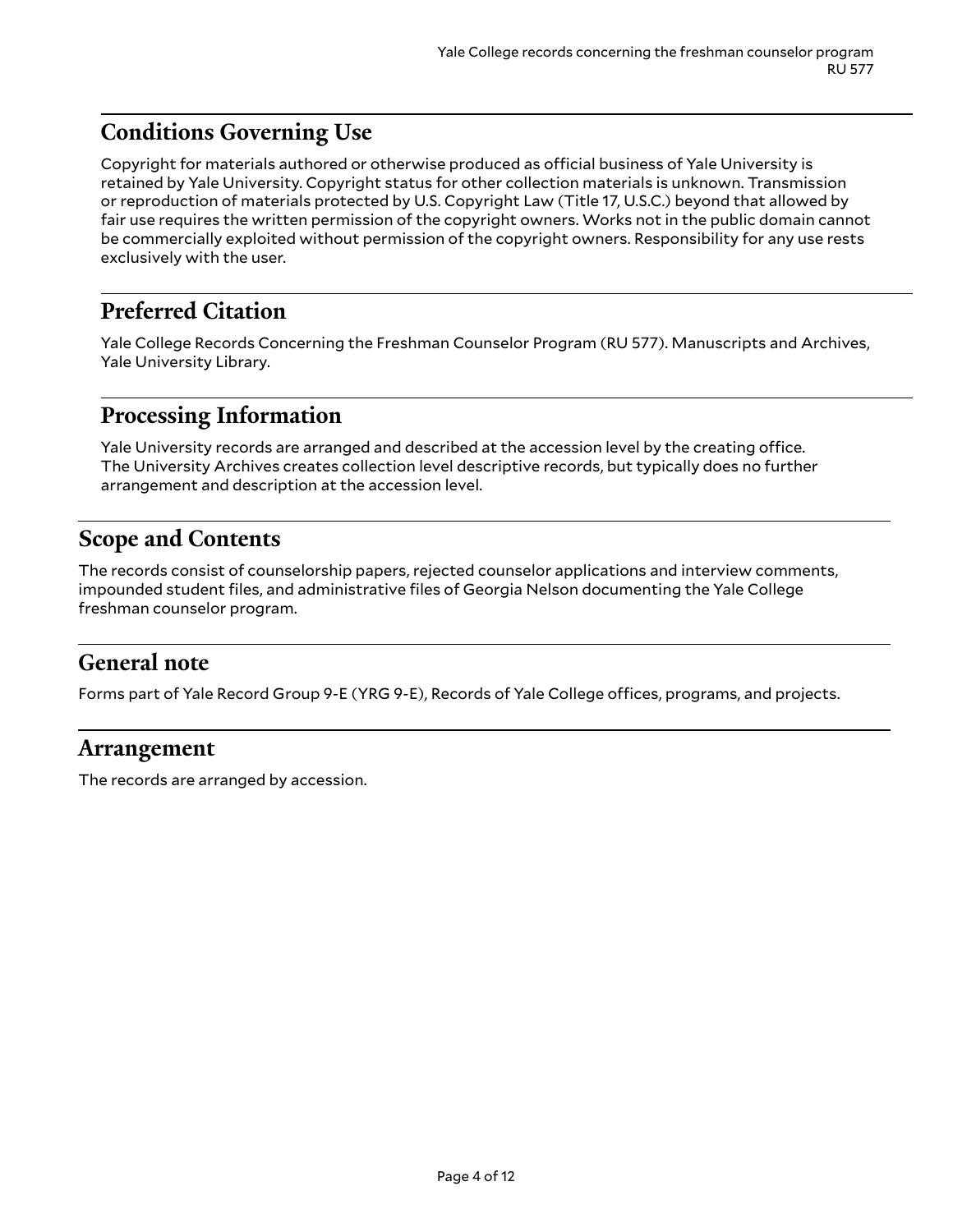## <span id="page-4-1"></span><span id="page-4-0"></span>**Collection Contents Accession 19ND-A-088: Records of the freshman counselor program, 1939-1960**

Restricted until Jan 1, 2036.

| b.1  | 1958 - 1960              |
|------|--------------------------|
| b.2  | 1958 - 1960, 1939 - 1947 |
| b.3  | 1946 - 1952              |
| b.4  | 1952 - 1956              |
| b. 5 | 1955 - 1957              |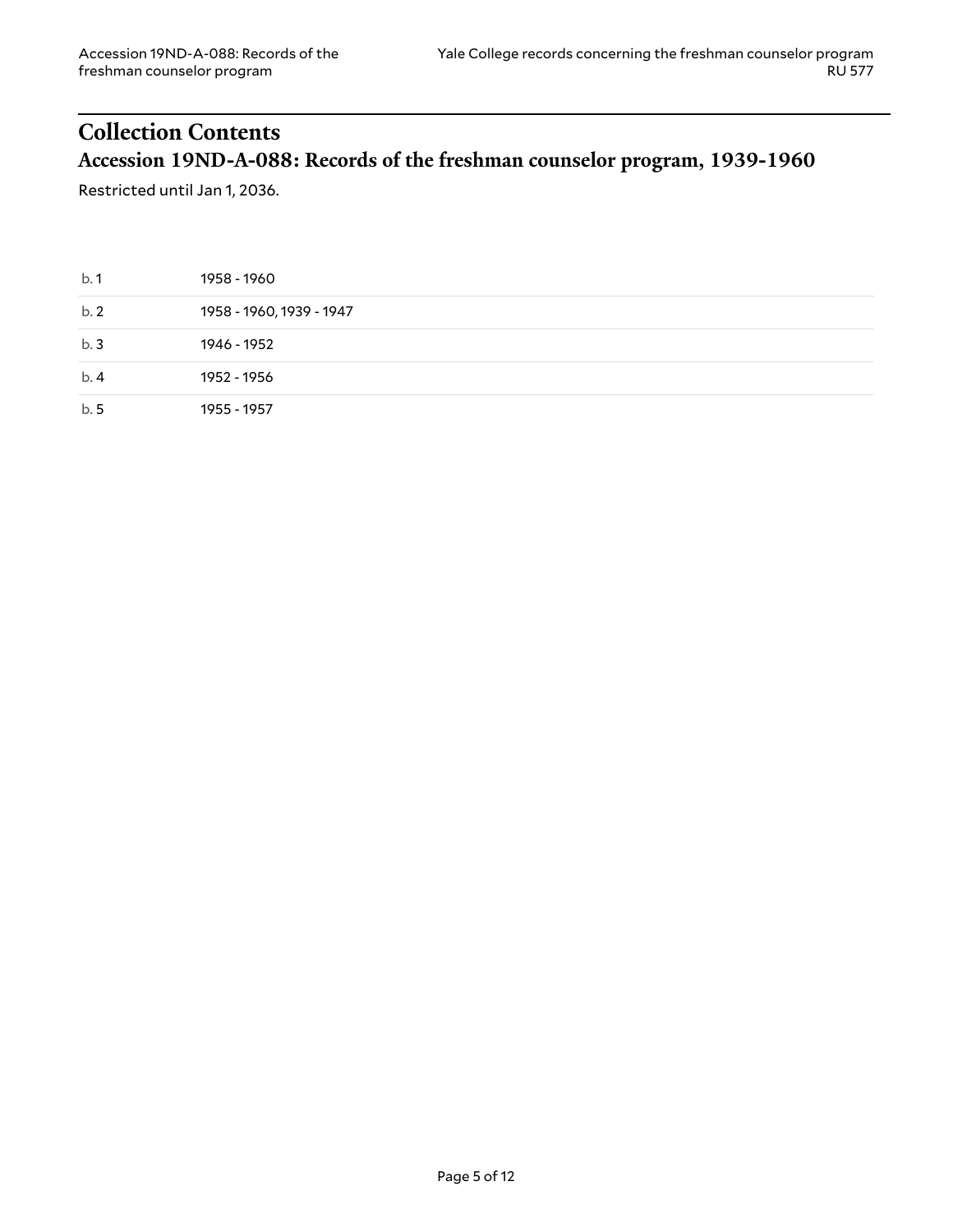#### <span id="page-5-0"></span>**Accession 1964-A-004: Records concerning the freshman counselor program, 1960-1964**

Restricted until Jan 1, 2040.

| b.1 | Rejected applicants         | 1962      |
|-----|-----------------------------|-----------|
| b.1 | Withdrawn applicants        | 1961-1962 |
| b.2 | Hold cases                  | 1963      |
| b.2 | Reserve applicants          | 1963      |
| b.2 | Rejected applicants         | 1963      |
| b.3 | Withdrawn applicants        | 1961-1962 |
| b.3 | Rejected applicants         | 1961-1962 |
| b.3 | Ineligible applicants       | 1961-1962 |
| b.3 | Reserve applicants          | 1961-1962 |
| b.4 | Withdrawn applicants        | 1960-1961 |
| b.4 | Rejected applicants         | 1960-1961 |
| b.5 | Withdrawn.applicants        | 1960-1961 |
| b.5 | Hold and reserve applicants | 1960-1961 |
| b.6 | Withdrawn and ineligible    | 1964      |
| b.6 | Rejected applicants A-Z     | 1964      |
| b.6 | Counselor meetings          | 1963      |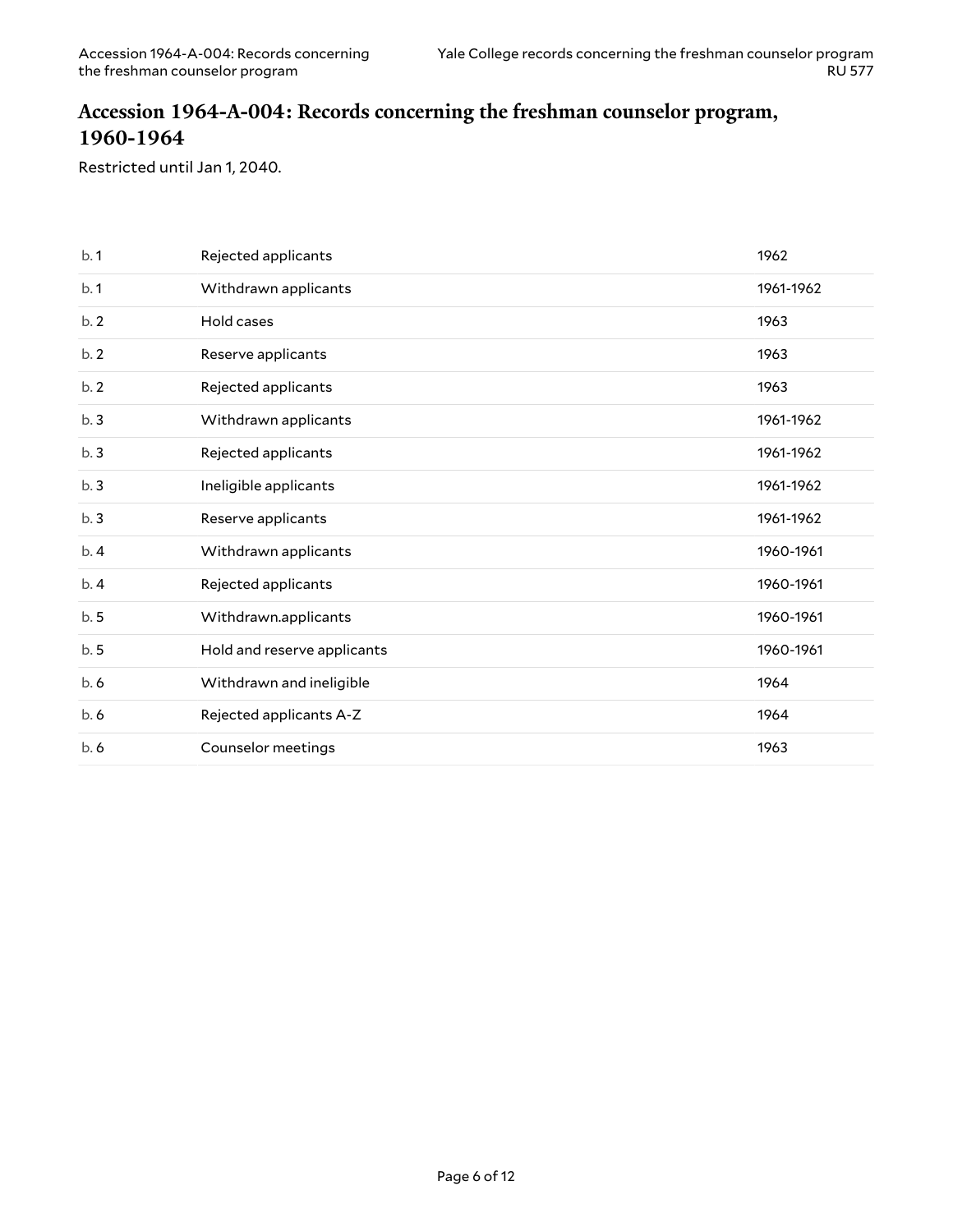#### <span id="page-6-0"></span>**Accession 1975-A-010: Impounded records from the freshman counselor program, 1973-1975**

Restricted until Jan 1, 2051.

| b.1 | Impounded records from the freshman counselor program          | 1973-1975 |
|-----|----------------------------------------------------------------|-----------|
| b.2 | Impounded records from the freshman counselor program (cont'd) | 1973-1975 |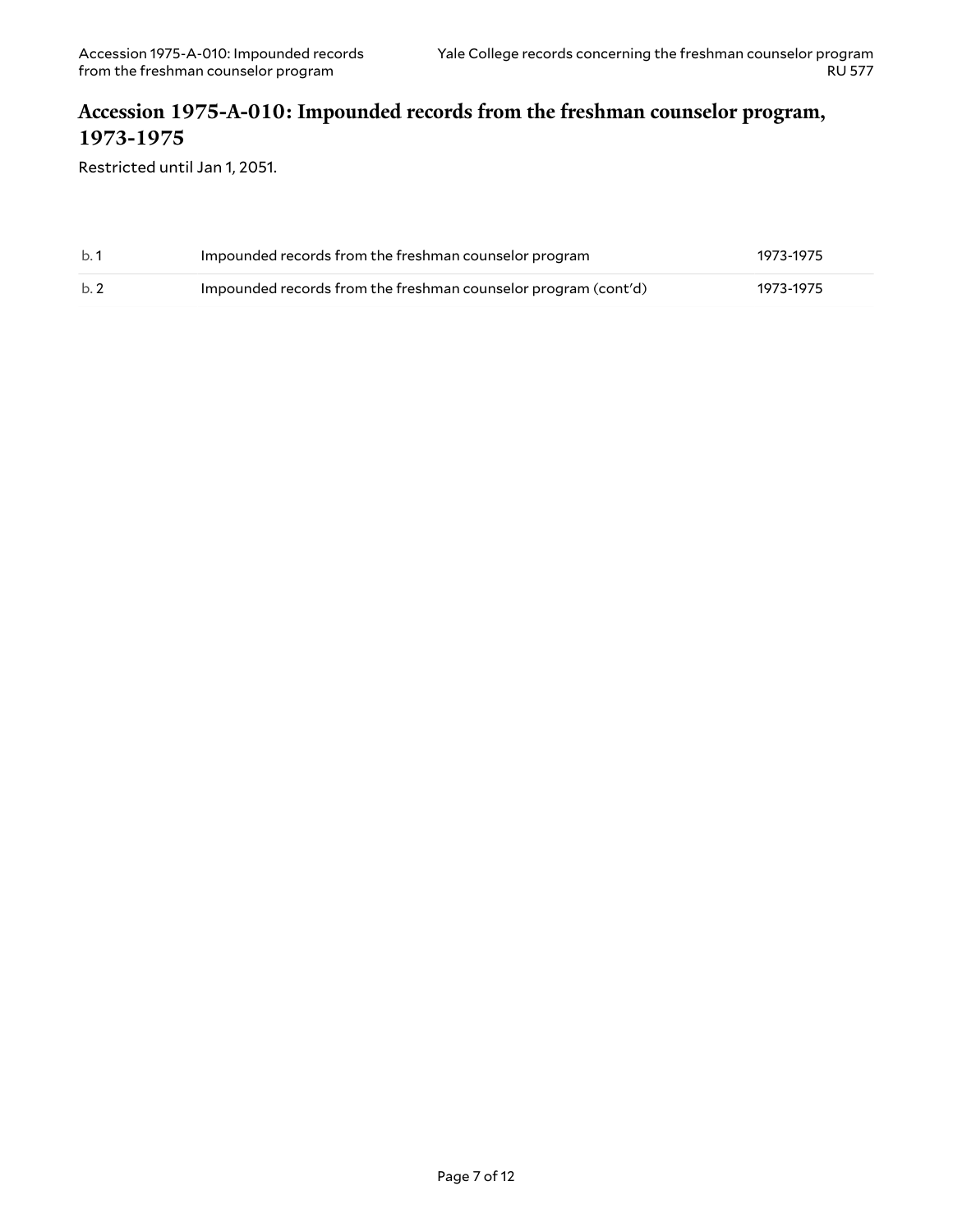#### <span id="page-7-0"></span>**Accession 1984-A-032: Records of Georgia Nelson concerning the freshman counselor program, 1971-1979**

Restricted until Jan 1, 2055.

|             | Files of Georgia Nelson                                                        |                |
|-------------|--------------------------------------------------------------------------------|----------------|
| b. 1, f. 1  | Admissions                                                                     | 1972-1973      |
| b. 1, f. 2  | Admissions: Class of 1978                                                      | 1974           |
| b. 1, f. 3  | Announcements, General - Yale College                                          | 1973-1979      |
| b. 1, f. 4  | Class of 1977                                                                  | 1973           |
| b. 1, f. 5  | Coed Office                                                                    | 1971-1975      |
| b. 1, f. 6  | Committee on Undergraduate Organizations                                       | 1974           |
| b. 1, f. 7  | Correspondence, general                                                        | 1972-1973      |
| b. 1, f. 8  | Correspondence, general                                                        | 1975-1976      |
| b. 1, f. 9  | Department Chairmen List                                                       | 1971-1975      |
| b. 1, f. 10 | Forms-Drop/Add                                                                 | Undated        |
|             | Freshman Class Files                                                           |                |
| b. 1, f. 11 | Acceleration Credit - Class of 1982                                            | 1978-1979      |
| b. 1, f. 12 | Allocation - Class of 1980                                                     | 1976-1977      |
| b. 1, f. 13 | Allocation - Class of 1981                                                     | 1977-1978      |
| b. 1, f. 14 | Assignment Plans: Lawrence Hall, Welch Hall, Vanderbilt Hall -Class of<br>1980 |                |
| b. 1, f. 15 | Calendar of Functions for Freshmen - Class of 1982                             | 1978-1979      |
| b. 1, f. 16 | College Assignments - Class of 1980                                            | 1976-1977      |
| b. 1, f. 17 | Correspondence, General-Class of 1980                                          | 1976-1977      |
| b. 1, f. 18 | Correspondence, General -Class of 1981                                         | 1977-1978      |
| b. 1, f. 19 | Correspondence, General -Class of 1982                                         | 1978-1979      |
| b. 1, f. 20 | Faculty Advisors - Class of 1980                                               | 1976-1977      |
| b. 1, f. 21 | Faculty Advisors - Class of 1981                                               | 1977-1978      |
| b. 2, f. 22 | Faculty Advisors - Class of 1982                                               | 1978-1979      |
| b. 2, f. 23 | Freshman Class Files (cont'd.) Faculty Advisor Packet                          | 1976 September |
| b. 2, f. 24 | Faculty Advisors and Freshman Counselors Class of 1979                         | 1975-1976      |
| b. 2, f. 25 | Faculty Talks with Freshmen - Class of 1981                                    | 1977           |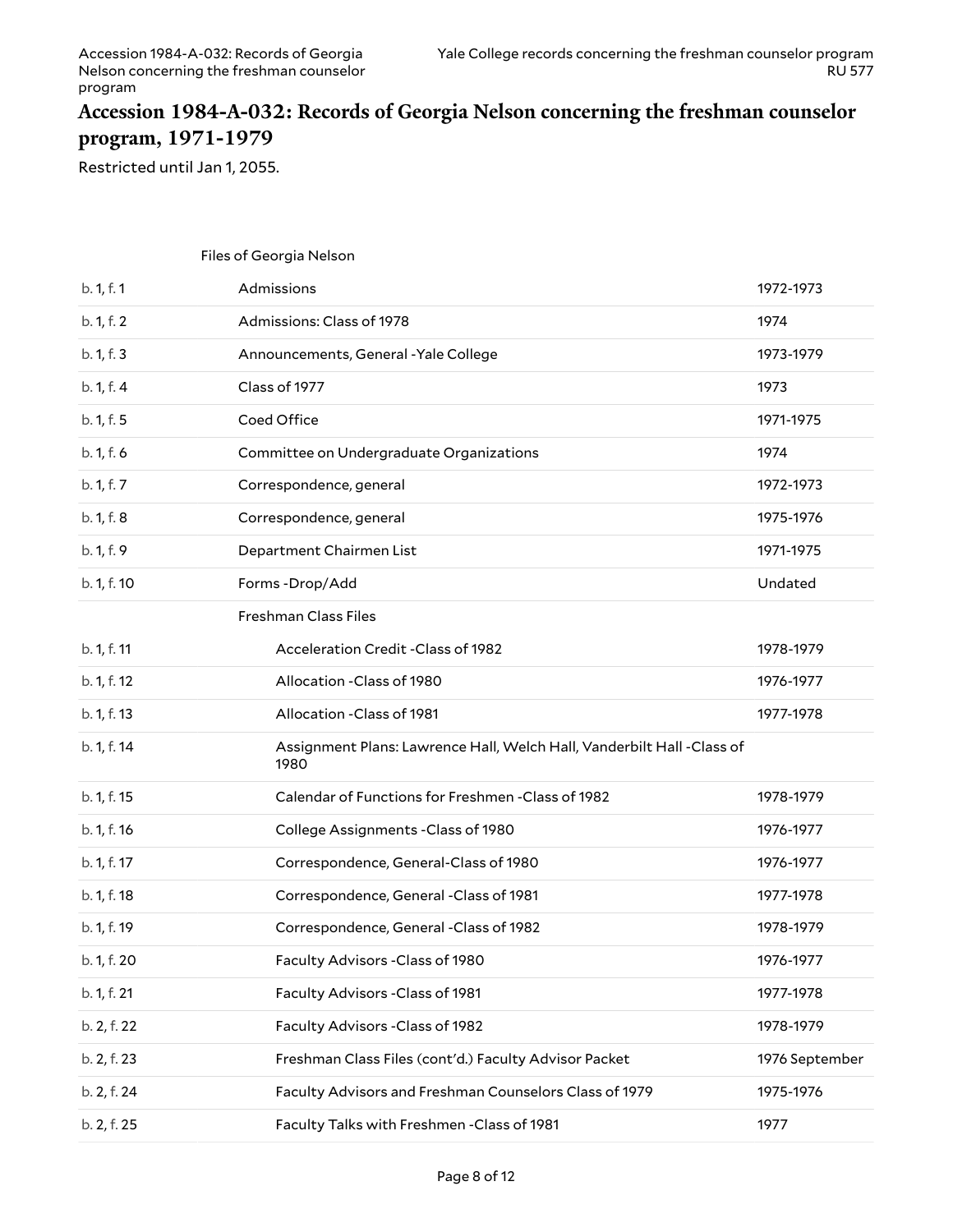#### Files of Georgia Nelson > Freshman Class Files (continued)

| b. 2, f. 26      | Handicapped: Information and Correspondence                    | 1978-1979      |
|------------------|----------------------------------------------------------------|----------------|
| b. 2, f. 27      | Housing -Class of 1981                                         | 1977-1978      |
| b. 2, f. 28      | Housing - Class of 1982                                        | 1978-1979      |
| b. 2, f. 29      | Information for Freshmen - Class of 1979                       | 1975-1976      |
| b. 2, f. 30      | Information and Chores for the Summer of 1976                  | 1976           |
| b. 2, f. 31      | Inquiries - Class of 1982                                      | 1977-1978      |
| b. 2, f. 32      | Joint Council of Social Chairmen: Social Activities            | 1978-1979      |
| b. 2, f. 33      | Mailing - Class of 1977                                        | 1973 May       |
| b. 2, f. 34      | Mailing - Class of 1978                                        | 1974 May       |
| b. 2, f. 35      | Mailing - Class of 1979                                        | 1975 May       |
| b. 2, f. 36      | Mailing - Class of 1979                                        | 1976 January   |
| b. 2, f. 37      | Mailing - Class of 1980                                        | 1976 May       |
| b. 3, f. 38 - 39 | Mailing - Class of 1980                                        | 1976 Summer    |
| b. 3, f. 40      | Mailing - Class of 1981                                        | 1977 Summer    |
| b. 3, f. 41      | Mailing - Class of 1982                                        | 1979 February  |
| b. 3, f. 42      | Material -Class of 1981                                        | 1977-1978      |
| b. 3, f. 43      | Memos -concerning Freshman Class of 1980                       | 1976-1977      |
| b. 3, f. 44      | Memos to Freshen Counselors re Class of 1979                   | 1975-1976      |
| b. 3, f. 45      | Old Campus                                                     | 1975-1976      |
| b. 3, f. 46      | Old Campus Checkout - Class of 1980                            | 1977 April     |
| b. 3, f. 47      | Old Campus: correspondence and memoranda pertaining to         | 1976-1978      |
| b. 3, f. 48      | Older Freshmen - Class of 1982                                 | 1978-1979      |
| b. 3, f. 49      | Opening Days of Yale College-Class of 1978                     | 1973-1974      |
| b. 3, f. 50      | Opening Days of Yale College - Class of 1979                   | 1975           |
| b. 3, f. 51      | Opening Days of Yale College - Class of 1982                   | 1978--1979     |
| b. 3, f. 52      | Opening Days of Yale College: correspondence re-Class of 1979  | 1974-1975      |
| b. 3, f. 53      | Organizational Mailing -Class of 1979                          | 1975 Summer    |
| b. 3, f. 54      | Orientation - Class of 1980                                    | 1976           |
| b. 3, f. 55      | Orientation and Freshman Counselor Orientation - Class of 1981 | 1977 September |
| b. 3, f. 56      | Reallocation - Class of 1980                                   | 1976-1977      |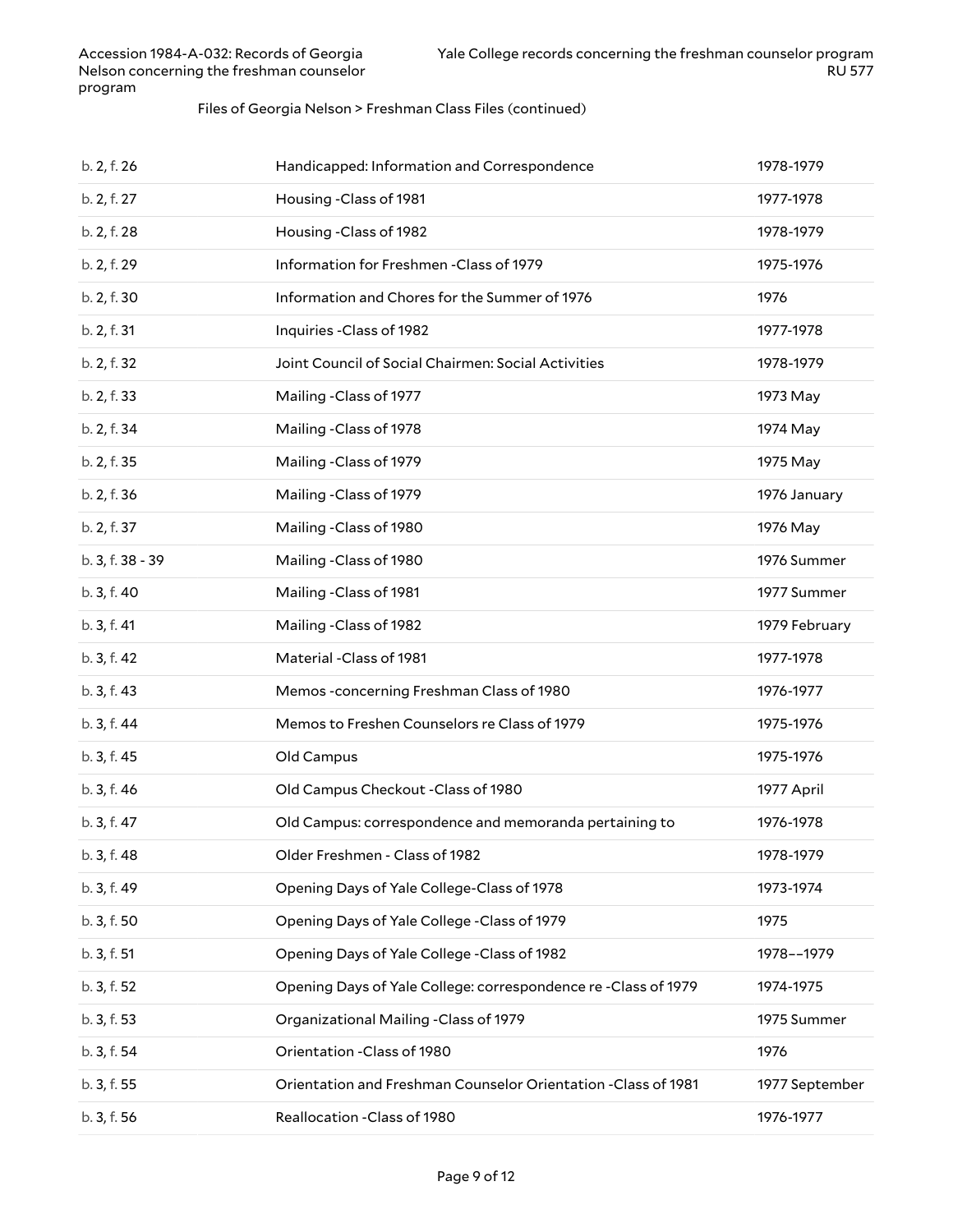#### Files of Georgia Nelson > Freshman Class Files (continued)

| b. 4, f. 57 | Reallocation - Class of 1981                         | 1977-1978  |
|-------------|------------------------------------------------------|------------|
| b. 4, f. 58 | Reallcation Request Forms - Class of 1981            | 1977-1978  |
| b. 4, f. 59 | Reallocation - Class of 1982                         | 1978-1979  |
| b. 4, f. 60 | Registration Packet                                  | 1976-1977  |
| b. 4, f. 61 | Registration Packet -Spring Term                     | 1975-1976  |
| b. 4, f. 62 | Size of the Class of 1980 and Old Campus Room Size-s | 1976       |
| b. 4, f. 63 | Survey of Freshmen by Cheryl Kurash                  | 1978--1979 |
| b. 4, f. 64 | <b>Housing Complaints</b>                            | 1978-1979  |
| b. 4, f. 65 | Memos from Dean Taft                                 | 1977-1978  |
| b. 4, f. 66 | Minority Advisory Committee                          | 1978-1979  |
| b. 4, f. 67 | Miscellaneous                                        | 1973-1975  |
| b. 4, f. 69 | Pre-medical Advisory                                 | 1975-1976  |
| b. 5, f. 70 | Pre-medical Advisory                                 | 1975-1976  |
| b. 5, f. 71 | Pre-med; general                                     | 1976       |
| b. 5, f. 72 | Questionnaires                                       | 1974       |
| b. 5, f. 73 | Registration Packet - Yale College                   | 1973       |
| b. 5, f. 74 | Registration Packet - Yale College                   | 1975-1976  |
| b. 5, f. 75 | <b>Faculty Advisors</b>                              | 1974-1975  |
| b. 5, f. 76 | Freshman Counselors                                  | 1974-1975  |
| b. 5, f. 77 | Requisitions                                         | 1974-1975  |
| b. 5, f. 78 | <b>Strike Oriented Matters</b>                       | 1977       |
| b. 5, f. 79 | <b>Student Bond</b>                                  | 1978-1979  |
| b. 5, f. 80 | <b>Summer Term</b>                                   | 1975-1976  |
| b. 5, f. 81 | Summer Term: Financial Aid                           | 1977-1978  |
| b. 5, f. 82 | Tennis committee                                     | 1974       |
| b. 5, f. 83 | Undergraduate Regulations                            | 1973-1974  |
| b. 5, f. 84 | Undergraduate Regulations (1 of 2)                   | 1974-1975  |
| b. 6, f. 85 | Undergraduate Regulations (2 of 2)                   | 1974-1975  |
| b. 6, f. 86 | Sununer Supplement                                   | 1975       |
| b. 6, f. 87 | Undergraduate Regulations                            | 1975-1976  |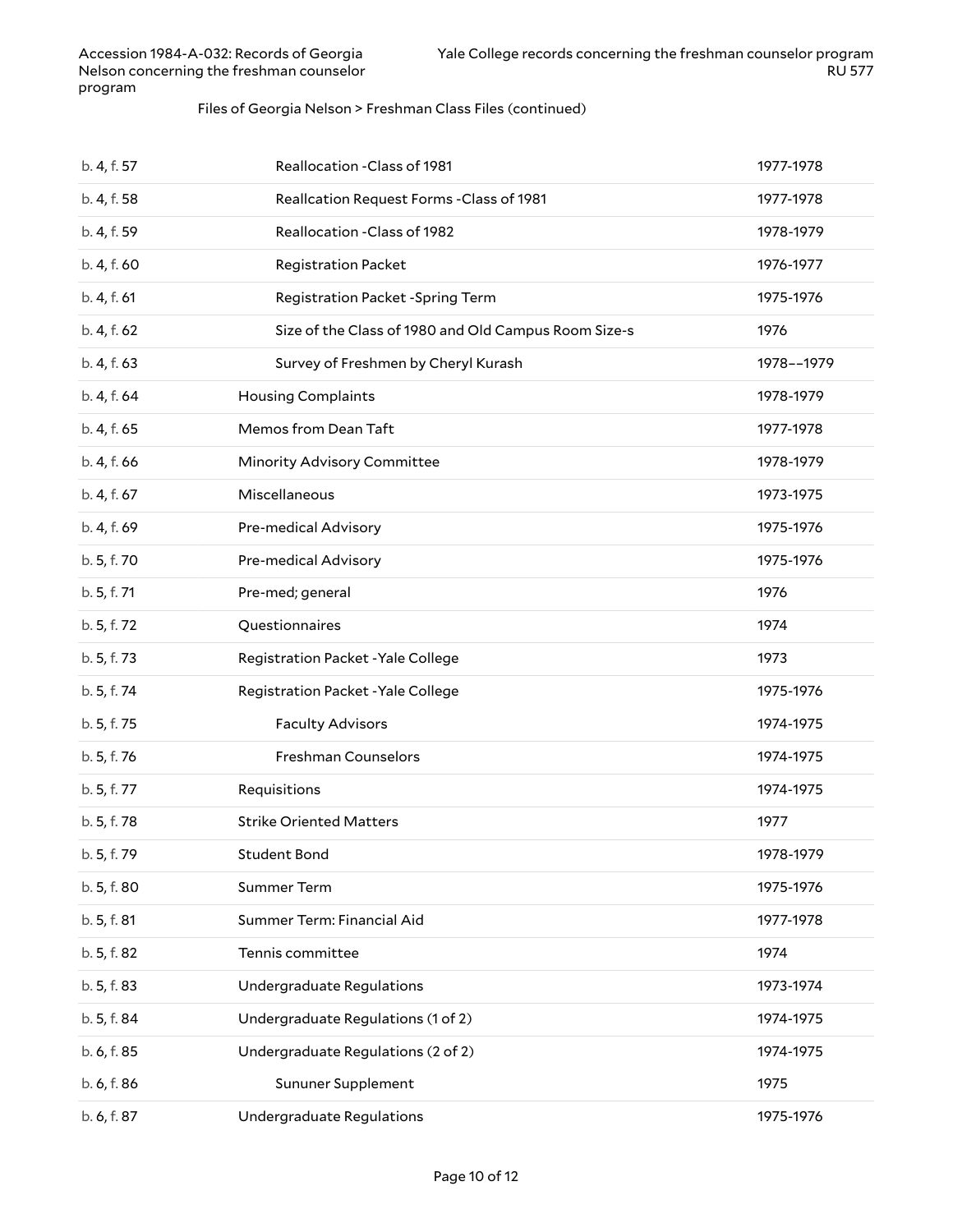#### Files of Georgia Nelson > Undergraduate Regulations (continued)

| b. 6, f. 88        | Completed                    | 1971-1977 |
|--------------------|------------------------------|-----------|
| b. 6, f. 89        | General                      | 1972-1976 |
| b. 6, f. 90        | Vacation Housing             | 1975-1976 |
| <b>RESTRICTED</b>  |                              |           |
| b. 7, f. 91 - 92   | Readmissions                 | 1975-1977 |
| b. 7, f. 93        | Information                  | 1975      |
| b. 7, f. 94        | Inquiries and correspondence | 1973-1976 |
| b. 7, f. 95 - 103  | Letters                      | 1972-1975 |
| b. 8, f. 104 - 105 | Letters                      | 1976      |
| b. 8, f. 106       | Letters of Recommendation    | 1969-1975 |
| b. 8, f. 107 - 108 | Rejections                   | 1972-1977 |
| b. 8, f. 109 - 110 | Withdrawls                   | 1972-1976 |
|                    | <b>Special Student Files</b> | 1973-1974 |
| b. 8, f. 111       | Auditors: charges            |           |
| b. 8, f. 112       | Auditors: forms              |           |
| b. 8, f. 113       | Auditors: miscellaneous      |           |
| b. 8, f. 114       | Auditors: request forms      |           |
| b. 8, f. 115       | Auditors: requests           |           |
| b. 8, f. 116       | Charges                      |           |
| b. 8, f. 117       | Inquiries                    |           |
| b. 8, f. 118       | Miscellaneous                |           |
| b. 8, f. 119       | <b>Registration Forms</b>    |           |
| b. 8, f. 120       | Rejections                   |           |
| b. 8, f. 121       | Withdrawls                   |           |
|                    | Employees                    |           |
|                    | <b>Fifth Year Students</b>   |           |
| b. 9, f. 147       | Swabb, Richard               |           |
|                    | Guests                       |           |
|                    | Pre-Medical                  |           |
|                    | Spouses                      |           |